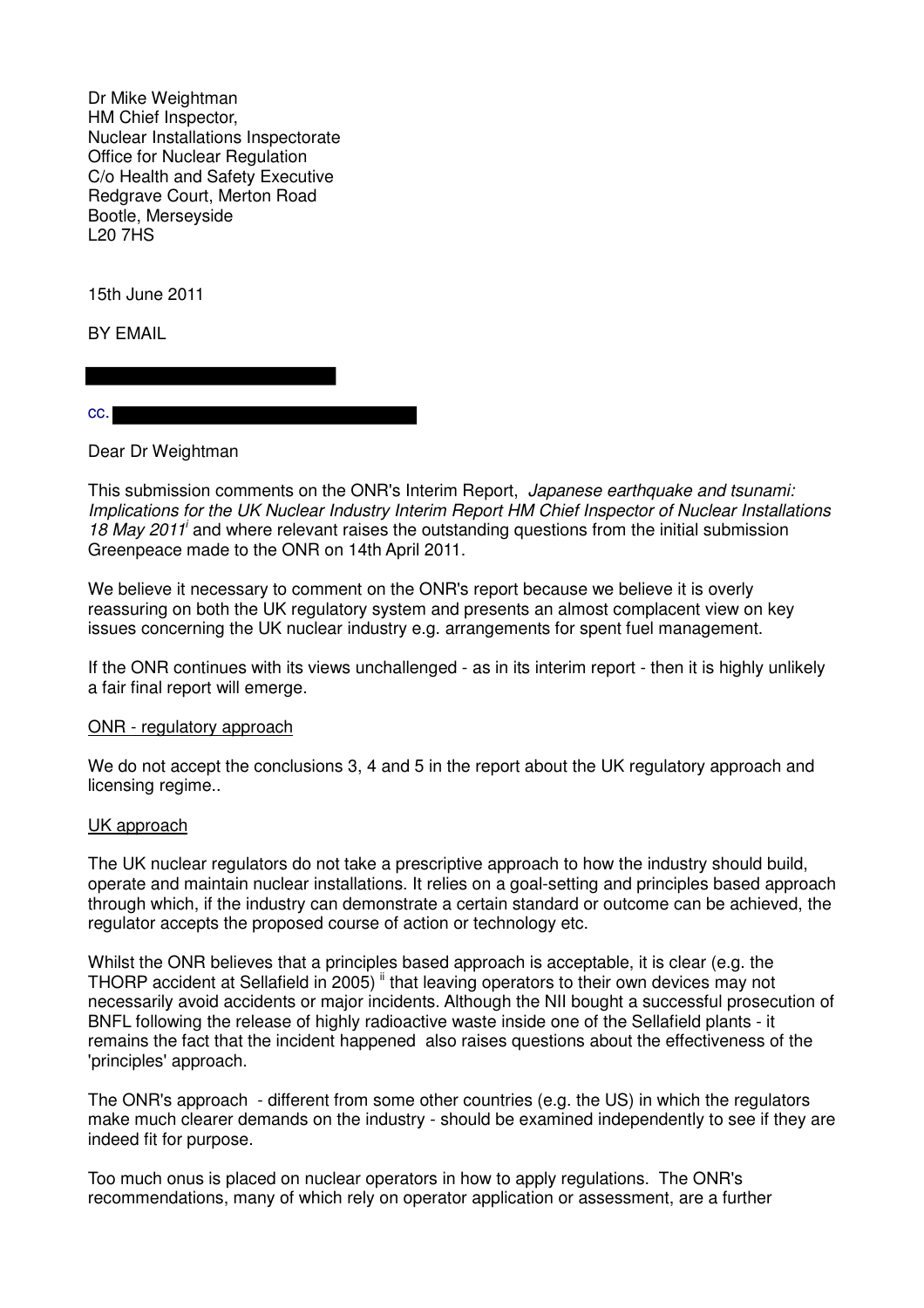example of this. It is doubtful whether, if the public understood this, that confidence in the ONR would be as high the regulator seems to think it is (conclusion 3). It may not be about enhancing confidence for the ONR but about building it.

It has been widely reported that the Japanese authorities were warned of the potential risks of a massive tsunami hitting a nuclear plant or not looking to the 'unexpected'. If The ONR is aware that Japanese nuclear facilities have experienced accidents for which both operators and regulators have been criticised. This, and other evidence emerging, should lead to in-depth questioning of what actions could have been taken to avoid the events at Fukushima if a tsunami or some other major natural event occurred

Further, it is clear from events in Japan that the operators did not do everything that could have been done in the immediate and short-term aftermath of the Fukushima crisis to reduce or prevent the situation worsening. This is not to diminish in any way the bravery of staff and management who continue to risk much to bring the situation under control. We acknowledge the extraordinary series of catastrophes in Japan which led to the nuclear crisis. However, the fact remains that some startling decisions were made to attempt to deal with the situation following the earthquake and tsunami. Of course people will say we are all wise with hindsight, but is it clear that the 'human element' (recommendation 11) was more of a factor than people thought it might be. That the ONR says the Japanese response was 'exemplary' is, we believe, going too far. The ONR's view raises questions as to just what extent it will go in examining what happened in Japan, and applying the lessons learnt in the UK.

A linked area of concern with this is the lack - or perceived lack - of independence of the regulators in Japan and its overly close connections with the industry.<sup>iv</sup> The ONR report brushes over these concerns. Whether it likes it or not, the UK regulator risks the lack of public confidence in the future for a number of reasons.

## ONR self-commentary

In its efforts to assure the UK public that there are no concerns for the UK from the ongoing nuclear crisis in Japan (in terms of UK nuclear safety) the ONR's media work - based on the conclusions of the report - gives the impression that the ONR has few, if any concerns for the UK's nuclear programme in the light of what happened in Japan.

The ONR does itself no favours in giving the impression that there is little or no need for concern. Its report basically amounts to a self-examination and it looks defensive rather than analytical - in particular over its work on the Generic Design Assessment process for new reactors.

On this we note (para between conclusion 4 and 5 - see also para 363) that the ONR states:

'This reinforces the way in which we have been able to develop an effective approach to regulating nuclear new build through a system of Generic Design Assessment (GDA) and specific nuclear site licensing, and construction consents. (our emphasis)

The above gives the impression that the GDA process is regulated, whereas the ONR knows it is a voluntary process (which is why the reactors vendors have, perhaps, not always responded in full to information requests). The ONR is fully aware of the problems with the GDA process (as its quarterly reports on this issue testify). Those reports reveal significant short-comings in the GDA approach and show that many issues remain unresolved because the vendors have not given full information in a timely manner.<sup>v</sup>

That the ONR was (pre-Fukushima) preparing to issue interim design acceptance confirmation of reactor designs (and associated plant) rather than full sign-off is indicative of the problems around the GDA process. That an incomplete GDA process will be followed by what is effectively a closedoor licensing system will not instill public confidence - people will expect to see how remaining issues are resolved and will want input where necessary. Parliament may also want to scrutinise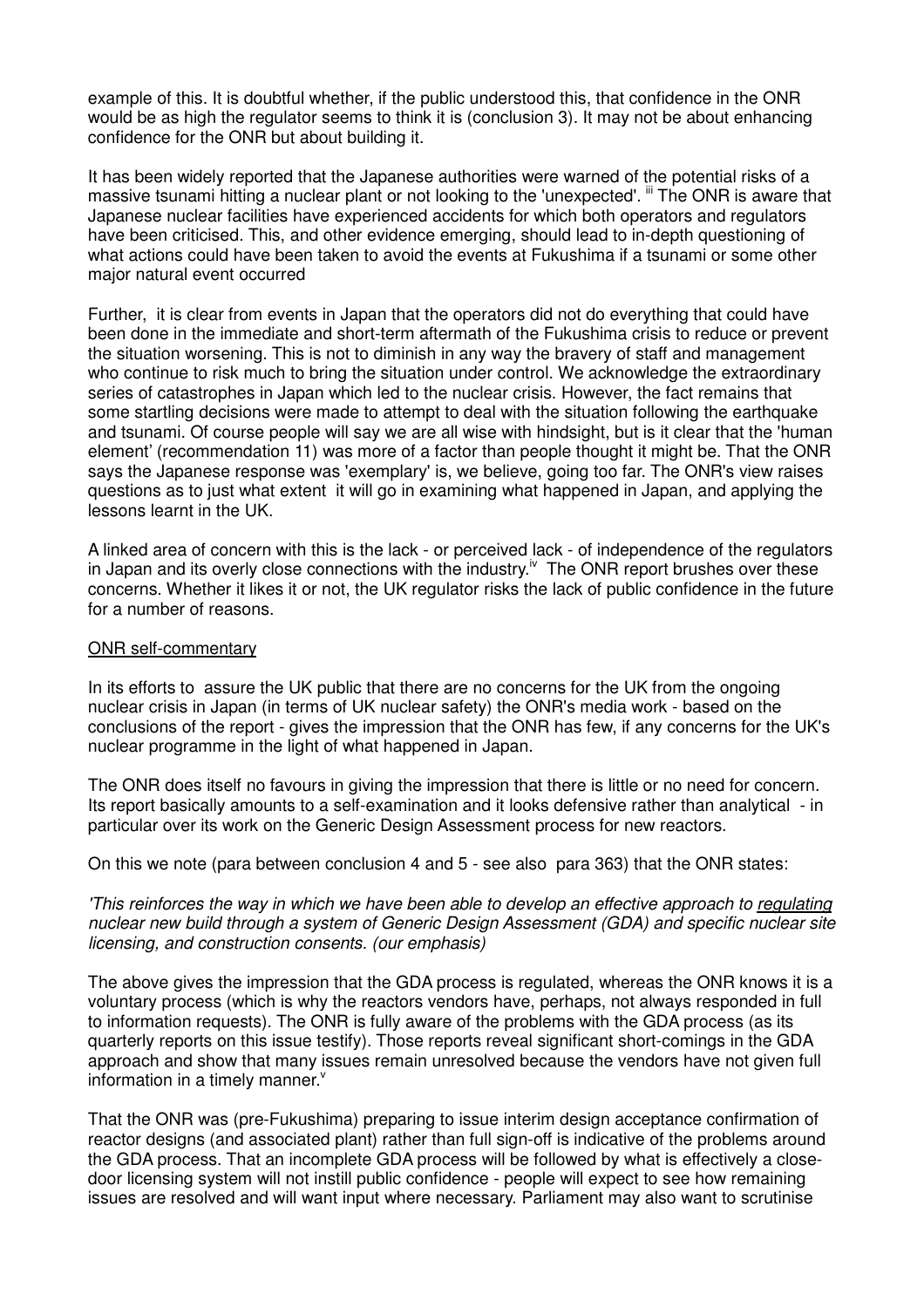licensing processes.

It is clear from reading the report that there however are a number of key issues which the UK nuclear industry has to now consider in light of what happened in Japan (as per the recommendations). Yet already an overly optimistic view of the situation in the UK has been widely presented. Not everyone is convinced. As some media reports following the release of the interim report noted, the ONR looks as if it is not being truly critical of itself or the industry. $v<sup>i</sup>$ 

The overly confident view of the industry, as expressed by the head of the World Association of Nuclear Operators<sup>vii</sup> is evident in the ONR's report. The ONR's approach seems to be less critical than of European counterparts such as France vill (we attach the complete article on this).

We also ask the ONR to explain how its tests/examination fits with those listed by the Convention on Nuclear Safety<sup>ix</sup>, for example how it intends to ensure: *protection of the public near a plant that* has had a severe accident, and communication in accident situations. The ONR review is not cross-departmental and does not involve - to date - all the relevant authorities (Greenpeace will return to this matter in a further submission).

## ONR policy influence

The ONR, whilst claiming it steers clear of involvement in policy, certainly appears to have taken a political line - indeed a pro-nuclear stance - insomuch that its report was so warmly welcomed by the pro-nuclear lobby and industry. Witness the numerous statements from the pro-nuclear/industry sector in welcoming the report.<sup>x</sup> The unquestioning approach on key issues around new build (e.g. conclusions 7 and 8) is not healthy. Whilst the ONR could hardly be expected to openly condemn its past or present work it does have to accept that its current position looks partisan not only in defence of itself, but the industry as a whole. This then is used by decisions makers who will point to the ONR's report raises few concerns for the future nuclear programme (see the Secretary of State's response to the report). Xi

In April Greenpeace asked the ONR to: Give the reasons for the tight deadline imposed for this review given that Fukushima was (and is) very much a dynamic situation with the crisis at the plants not yet fully under control. For many people and organisations - including nuclear specialists, advisory bodies and NGOs - a deadline of 15th April (in order to have input into the interim review), or 15th June (for the final review) will be considered as premature and unrealistic in terms of being able to able to submit substantive evidence. We recognise the ONR has said the review will be open for people to 'submit any significant new additional information after that date' (15th June) but how such information will be scrutinised (and by whom) is not clear. The ONR will be aware that there are suspicions that the timetable has been imposed in order to maintain the existing new-build timeline rather than properly to learn lessons from Fukishima and to assure safety. It is impossible to have a proper review by the deadline set by the ONR.

Greenpeace stands by the above: the ONR's report has done nothing to encourage Greenpeace (and many others) have believe that the timeline is not being driven by the need to maintain the timeline for the UK new build programme rather than safety concerns.

#### Independence from the private nuclear sector

Given the demographics of the ONR's workforce is it expected that quite a number will retire in the relatively near future. Most will probably be replaced with people from the private nuclear sector. What is not clear is how many and on which projects or company plans they will comment, in particular regarding new build. Greenpeace raised this as an issue in its response to the consultation on the Nuclear Safety Directorate's restructuring (to create the ONR) in September 2009.<sup>xii</sup> On Ex-industry employees we commented:

The proposal does not make clear how employees brought in from the private sector would be segregated from working on issues they have undertaken for private sector organisations e.g. can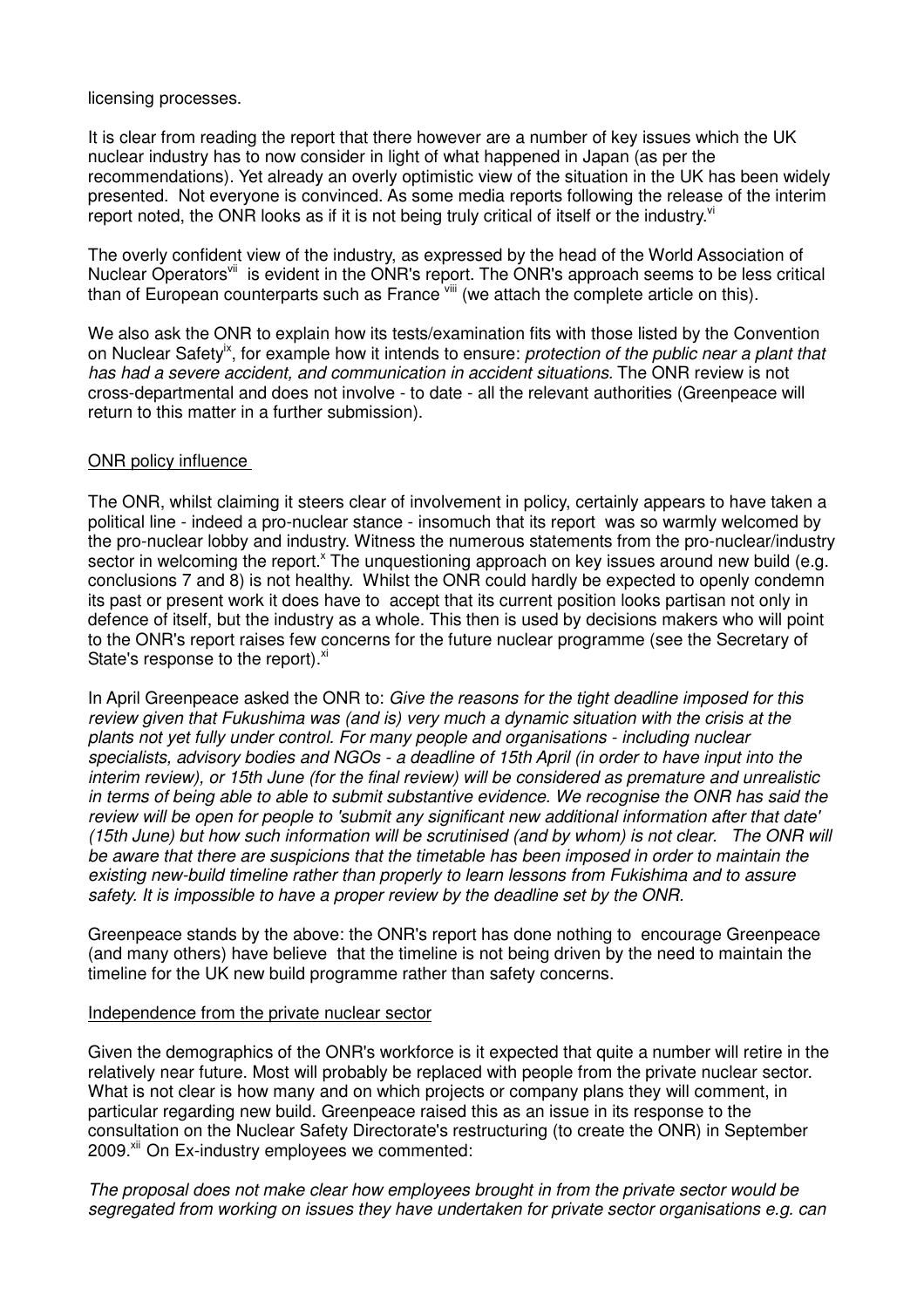anyone who previously worked on a reactor design be given work 'signing off' on any designs submitted? This goes to the heart of the impartiality of the Directorate and should be explained in full.

In addition to having ex-industry people with very recent experience with companies that might come under regulator scrutiny, we also note the summary recommendations of the Stone review includes having the Directorate have a "exchange programme" with industry, presumably of staff as well as for information purposes. This puts the ND/NSC too close to the industry at a time when greater distance and critical examination will be most expected by the public and Parliament. This underlines the need for proper Parliamentary examination of the proposal, not having it rushed through under an affirmative LRO (legislative reform order).

These concerns remain relevant. We also raised questions about the increasing number of nuclear safety related areas to be covered under the ONR (e.g. security, safeguards and transport). We noted then:

Pathways which allow for policy and/or regulatory critique and scrutiny are being shut through the different concentrations of powers and functions - not a healthy situation.

Many industry people and inspectors are required to sign the official secrets act (or other prohibitive pieces of legislation/agreements) which do not foster an atmosphere of openness and transparency. What will the ONR do to address this as part of opening up the industry to critique and challenge?

Conclusion 3 that: The Government's intention to take forward proposals to create the Office for Nuclear Regulation, with the post and responsibilities of the Chief Inspector in statute, should enhance confidence in the UK's nuclear regulatory regime to more effectively face the challenges of the future' is invalid because this report, which appears self-serving, does not enhance confidence but undermines it. That is due solely to the ONR's handling of this matter.

#### Openness and transparency

Recommendation 26 of the ONR's report states: A response to the various recommendations in the interim report should be made available within one month of it being published. These should include appropriate plans for addressing the recommendations. Any responses provided will be compiled on the ONR website.  $x$ iii

The ONR has already failed its own test as original the submissions for the interim report are still not available. It has also failed one of the aims of the report (para 6, page 1) to be: Be open and transparent and be published with public access to all contributions as far as security and other considerations (such as the willingness of those submitting evidence or information to allow open disclosure).

In April Greenpeace asked the ONR if it: will publish submissions as soon as they are presented to the ONR, so that contributors can consider and add to submissions already made?'

In the ONR's call for evidence<sup>xiv</sup> 4th April the ONR said: "My report will be produced in an open and transparent way. I therefore intend to publish all submissions on ONR's website as they are received, so please do not send anything that is copyright.

Greenpeace subsequently wrote to the ONR asking for copies of submissions put to the interim review because it had been reported that EDF has submitted information to the ONR but that: EDF declined to release a copy of its submittal and ONR has yet to publish it. $x^y$ 

#### On 3rd May the Chief Inspector replied, saying

You are quite right about our intention for greater transparency and openness, and in this regard to publish the submissions that we receive on lessons to be learnt from the Fukushima accident. We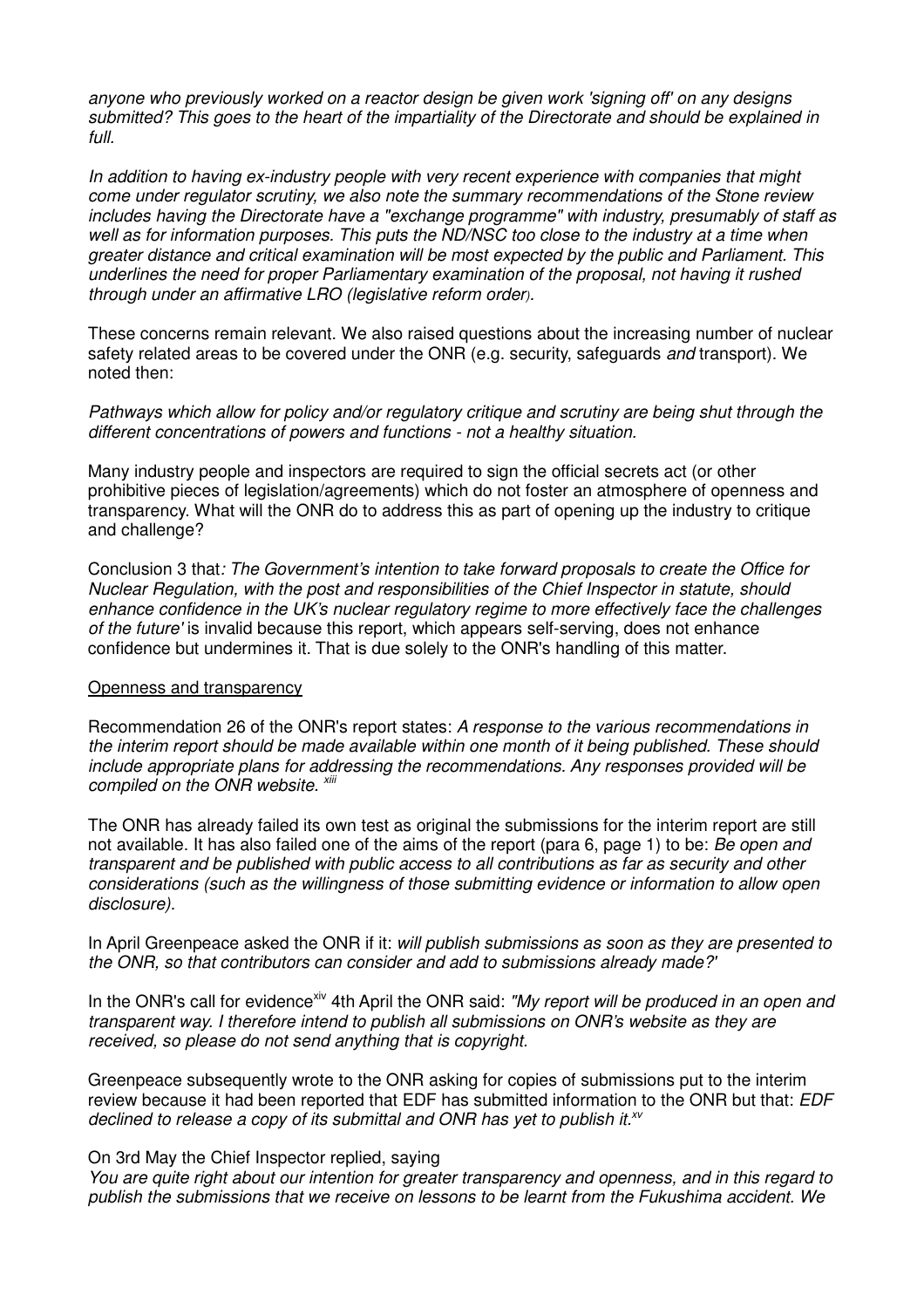did say that we publish them as we receive them but we underestimated how many we would receive, the nature of some of them and then logistics of getting them checked legally and onto our website as a total package. Additionally, we want to ensure that as far as possible none are withheld and this can take some time to achieve. However, we are determined to put them into the public domain alongside the interim report, which is due to be available by the end of May. Of course there will be opportunities to put in further submissions after that date in response to submissions published, our interim report, and other matters that might be relevant to our final report.

I hope you recognise my commitment to openness and transparency but also that the organisation is having to adjust as we increase the pace to achieve our aims in this area.

It is still not clear - either from the report or ONR website - when the original submissions will be made available.

It may be the ONR does not have the capacity to publish the submissions, which brings up the matter of whether it has been given additional resources to undertake the Fukushima work, along with the GDA work *and* its routine responsibilities. We understand the ONR asked for, but was refused, additional resources. We ask for clarification on this matter (as per our question in April where we asked the ONR to: State if it is being given additional resources to undertake this review)

If a lack of resources is leading to essential information being withheld from public or Parliamentary scrutiny then this should be resolved - not brushed aside or ignored.

## **Security**

In April Greenpeace asked: if it (ONR) will be considering the impact of terrorist attacks as well as accident/plant failure scenarios on relevant nuclear facilities. Further, confirm if it will be looking at reprocessing operations and highly-radioactive liquid waste storage at Sellafield.' Greenpeace also asked for the ONR to: Confirm the review will look not only at reactors and key auxiliary plant (e.g. backup generators) but also major (and essential) nuclear plant linked to reactor operations such as spent fuel stores.

We understand that at the urging of the UK and France in particular, the EU stress tests will not discuss the issue of terrorism <sup>xvi</sup>. Whilst it is understood there are a number of matters which are sensitive vis a vis security, particularly at a time of heightened security, the ONR should still make efforts to find a way in which broad issues concerning a terrorist attack - leading to possible major impacts on a nuclear installation - could be discussed. For example, in an 'ordinary' accident situation many staff may still remain in a position to help mitigate on-site and off-site consequences. In the event of a terrorist attack key personnel may be injured, securing the whole site may come before either technical or medical responses can take place. That the examination of such matters and how they might impact on a 'nuclear crisis' is, to say the least, vital for public confidence. As it is the regulators have taken a highly patronising attitude on this vital issue.

A terrorist attack is one means by which - natural hazards notwithstanding - loss of coolant to a reactor and/or failure of back up electrical supply may occur. It may be that a terrorist strike is not direct on a reactor, but impacts on the systems needed to ensure safe operations. To effectively reduce the public examination of the risks of loss of coolant to natural hazards significantly reduces essential examination of all routes by which LOC or damage to back up electrical supply might happen. Thus, plans and procedures by necessary all essential on-site personnel and/or emergency planning agencies is limited.

Unfortunately, due to the submissions to the review not being public, we have no way of knowing just what has been said about the loss of coolant issue (and associated matters which added to problems at Fukushima) and how natural hazards or malicious acts may impact on other facilities in the future. We submit - as part commentary on this - a report by Large Associates (2006) based on French nuclear industry commentary on an aircraft crash on an EPR.<sup>xvii</sup> We note also the report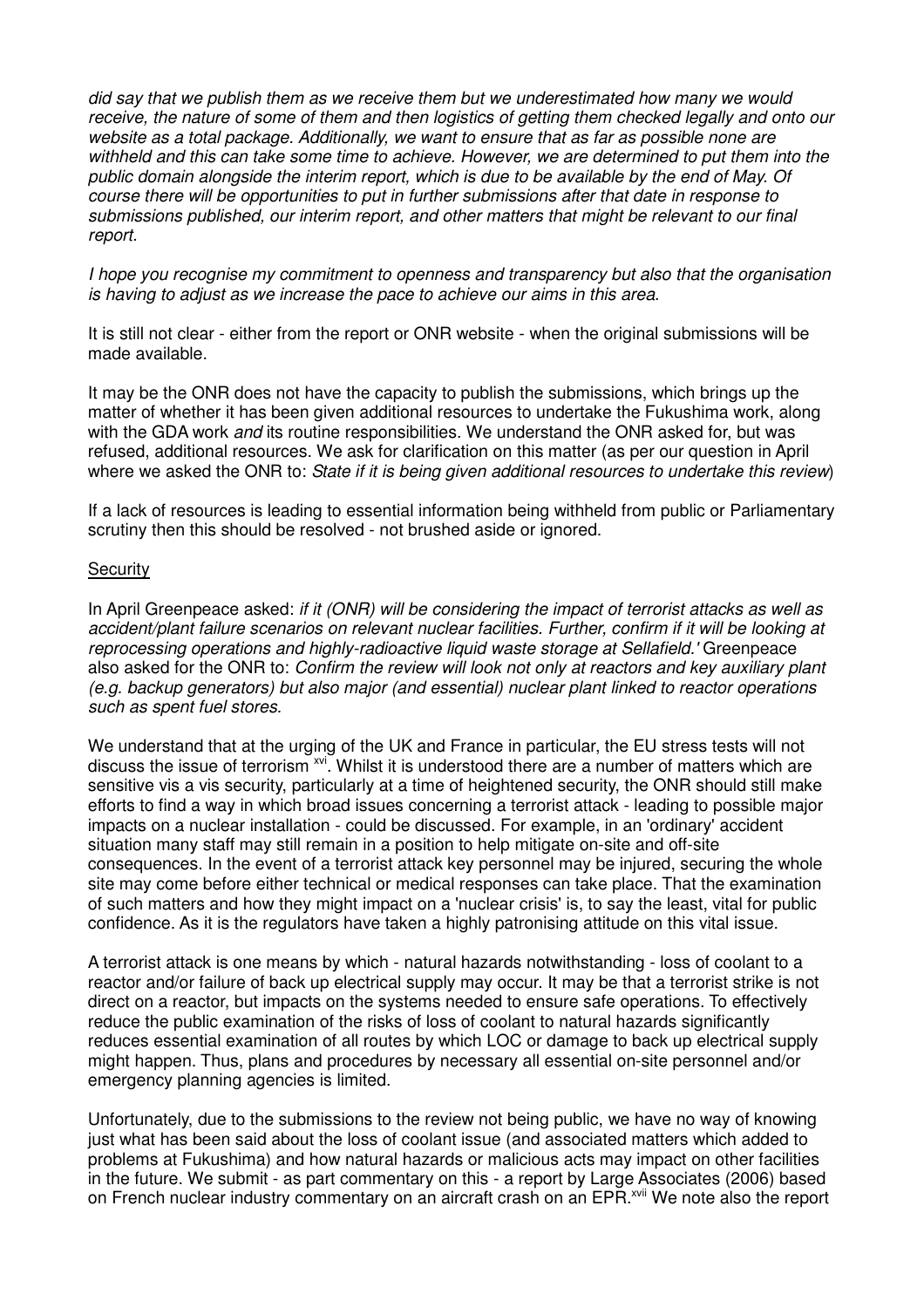by the Parliamentary Office of Science and Technology (2004), Assessing the risk of terrorist attacks on nuclear facilities' which Greenpeace contributed to.<sup>XVIII</sup> Greenpeace reserves the right to submit further information on the loss of coolant issue once it has seen the earlier submissions to the review.

# Spent fuel

The ONR's report on spent fuel management implies that if spent fuel is moved away from reactor sites then this ceases to be a problem. There is an implication in the ONR report (para 272-280 and 384-390) that past and present management of spent fuel has not, and will not, pose problems and that future spent fuel management will not present any problems either.

We will not submit here all the information we have on spent fuel, suffice it to say:

a) The reprocessing of spent fuel has caused widespread radioactive contamination: this is not an environmentally sound option. It has caused health impacts and security and safety concerns. The report however implies that the process is without problems by making the vaguest of references to it.

b) The creation and build up of liquid high level waste at Sellafield resulting from reprocessing has created a significant nuclear hazard within the the UK and poses risks beyond our national borders. Witness the 2010 report Consequences in Norway after a hypothetical accident at Sellafield Predicted Impacts on the Environment by the Norwegian Radiation Protection Authority, xix which explains some of the risks of this waste.

c) There is an implication that there no problems with the continued storage of spent fuel at Sizewell.

d) New build spent fuel is not destined for reprocessing (with all its attendant problems). It is, however, much hotter and more radioactive than the spent fuel currently produced, posing additional risks. Plans (let alone actual implementation) for the storage, encapsulation and disposal of new build spent fuel - the how, why, where and when - remain unresolved. The potential safety impacts of the various options for this should be fully examined. In seeming to give a nod to the industry plans (para 280) we note the ONR does not even mention the 100+ years expected storage prior to disposal. Again, the ONR looks to be skating over a very important mater. Spent fuel storage may, at some sites, become a greater risk (during or after reactor operations) from both natural hazards or malicious acts.

e) Conclusion 10, that: There is no evidence to suggest that the presence of MOX fuel in Reactor Unit 3 significantly contributed to the health impact of the accident on or off the site' risks looking premature. Whilst it might at present it is thought the use of MOX did not cause health problems off site, it has to be questioned whether there were no on-site implications of this fuel (e.g. how operators approached dealing with it and what possible knock-on effects that had). Most importantly, it is the possibility of future MOX use and what that might mean for the UK nuclear programme which the ONR has to consider for its final report not just what happened in Japan.

It is to be expected the ONR will treat spent fuel - 'conventional' and MOX in depth when it reports in September.

Greenpeace will submit further questions on this matter in due course. In the meantime Greenpeace refers the ONR to its 2010 submission to consultation on the Nuclear National Policy Statements and the different approaches proposed for spent fuel (page 6-7) $^{x}$ .

In connection with this, we ask if the ONR will be considering the possible impact of proposals (from some in the nuclear industry) to site a potentially massive central spent fuel store, along with an encapsulation facility, at the above-ground works for a Geological Disposal Facility. Keeping a huge amount of spent fuel in one place - prior to disposal - may pose risks which have not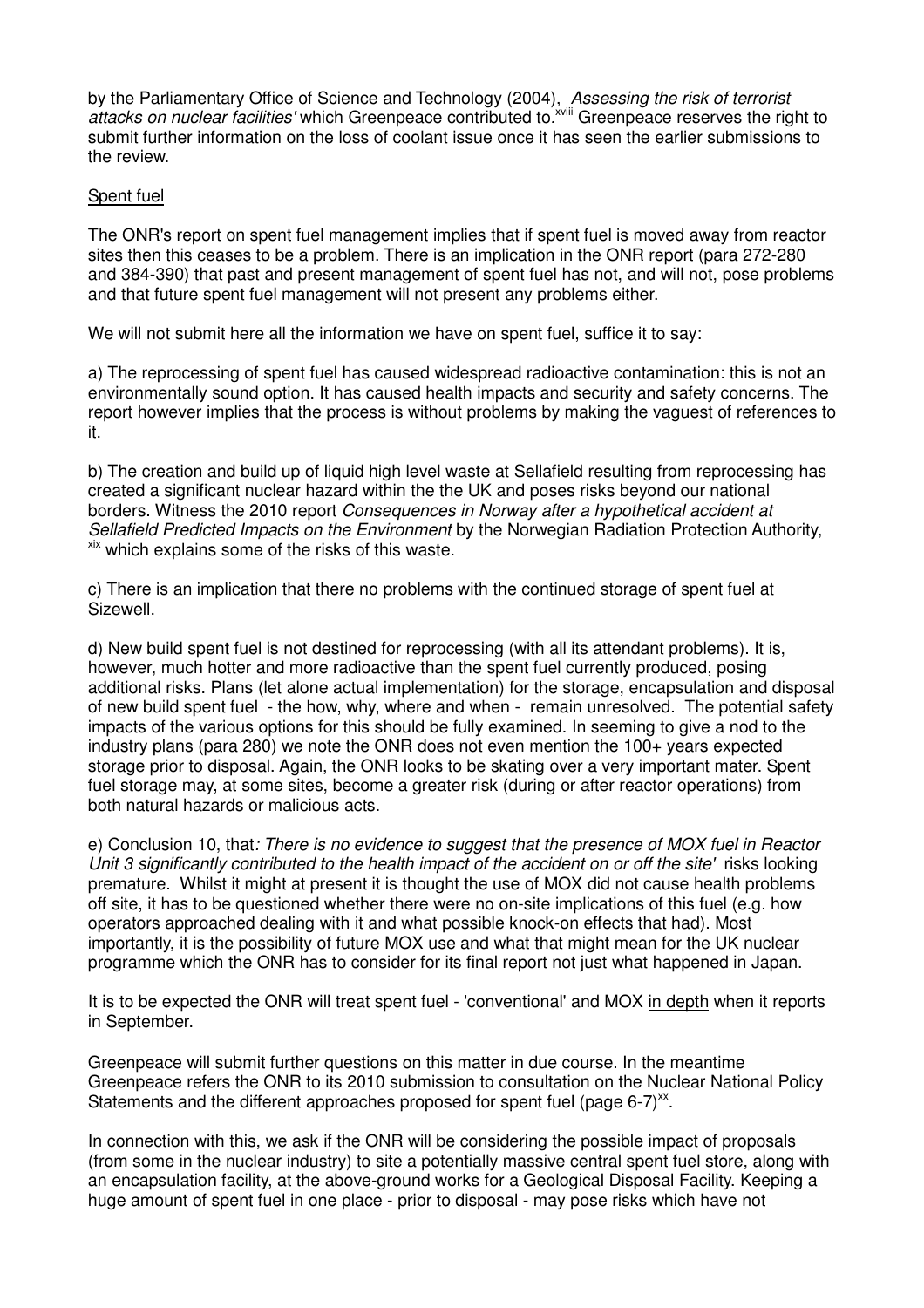previously been considered. Similarly, we expect the risks of longer-term storage of spent fuel at reactor sites (if this eventually become the option for new build spent fuel) relative to the potential risks from reactor accidents (and back up electrical systems etc) to be fully considered in the ONR's final report.

We expect that - as in our question in April - that reprocessing operations and highly-radioactive liquid waste storage at Sellafield will be fully examined for the final report (as per para 340) where it states: Although the main focus of this interim report is to identify potential lessons for nuclear power plants in the UK (other parts of the nuclear industry will be covered in the final report), there are aspects of a wider national and international application that have become apparent).

## Submission of other reports

The ONR may already have had sight of or received the attached reports, but for the record - so they are entered into material for consideration - Greenpeace UK submits the following:

- Review of Preliminary Summary of the IAEA Expert Mission to Japan, by Large Associates for Greenpeace France, 1 June 2011
- Incidents, Developing Situation and and Possible Eventual Outcome at the Fukushima Daiichi Nuclear Power Plants. Interim report, for Greenpeace Germany Report Ref No R3196- A1 Final) 8 April 2011 John Large.

On the Human and Organisational Factors UK Nuclear Emergency Arrangements and matters around radiation and health (as raised in the Annex C) Greenpeace will be submitting further points and questions.

Dr Doug Parr Chief Scientist and Policy Director Greenpeace UK

Jean McSorley Senior Consultant Nuclear Campaign Greenpeace UK

l.

i http://www.hse.gov.uk/nuclear/fukushima/interim-report.pdf

ii http://www.greenpeace.org.uk/media/reports/british-nuclear-group-court-case-transcript-and-sentence

iii http://www.guardian.co.uk/commentisfree/2011/mar/17/fukushima-japan-nuclear-

disaster?INTCMP=SRCH. See also Bulletin of the Atomic Scientists